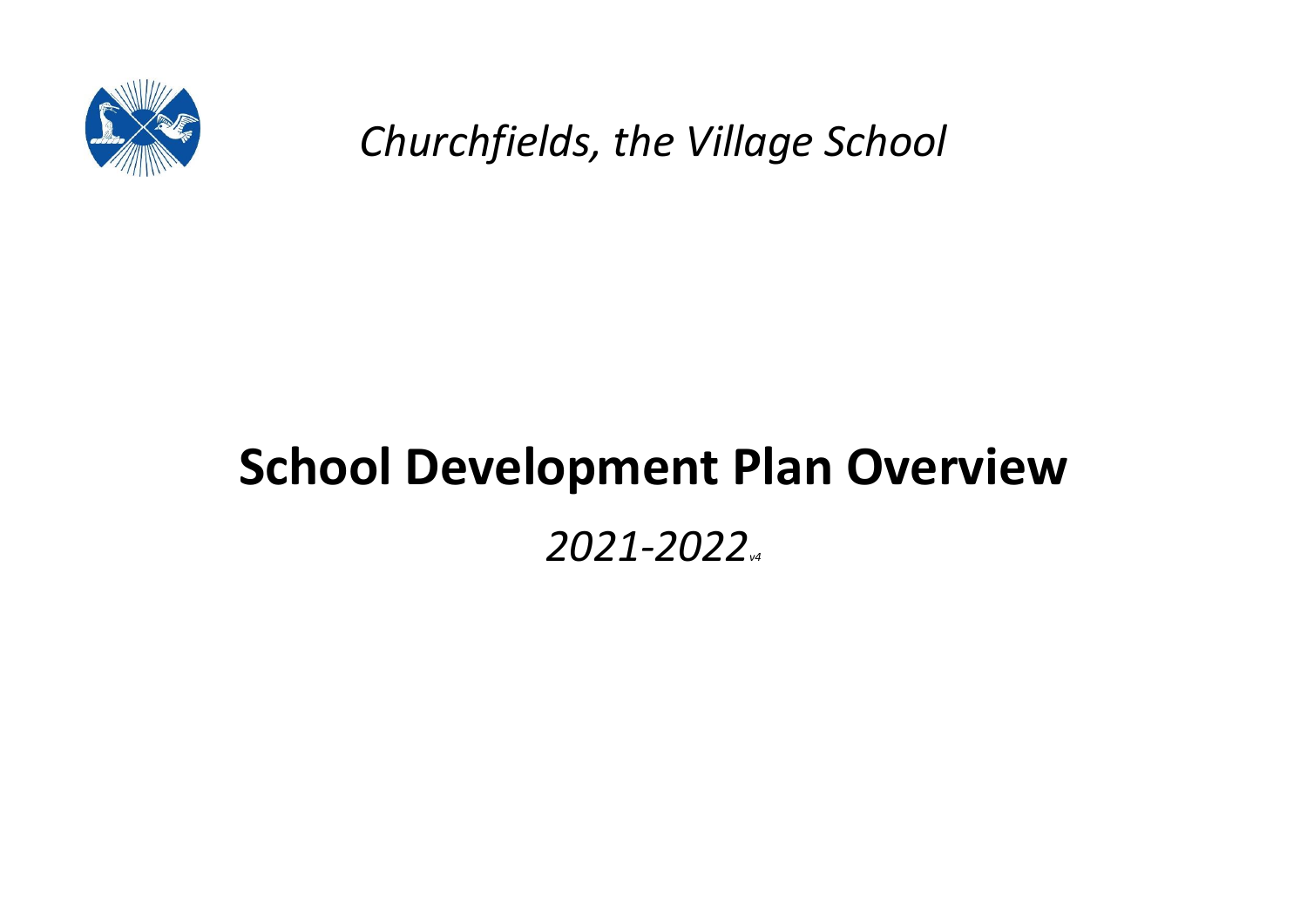#### Areas for Development Identified in SEF 21/22:

• Raise attainment and achievement in all subjects, incorporating catch-up. Continue curriculum mapping and assessment work to support this.

• Implement Reception Baseline Assessment (RBA), EYFS 2021 Framework & DfE Systematic Synthetic Phonics recommendations with appropriate staff CPD so pupils make good progress.

- Improve effectiveness of marking and feedback by implementing 'Mark for Impact' strategy.
- Implement new RSHE curriculum and recommended changes in light of 'Review of sexual abuse in schools' report.

Further detail:

- We are currently revisiting our intent and quality of implementation to ensure time is well spent on quality coverage that methodically revisits key skills and knowledge. We are continuing to map the skills and knowledge for upcoming 'cycles' of learning so this is a work in progress; and embedding non-core assessment strategies so teachers are confident in their assessments and this information is used to inform planning. The pandemic requires us to revisit what must be taught and ensure that is fully implemented before other content is considered. Ensure the Reception Baseline Assessment (RBA) and EYFS 2021 Framework are successfully implemented. Ensure Systematic Synthetic Phonics recommendations are implemented and staff are well-trained and monitored to ensure effective delivery at both bases.
- Ensure SEN/Pupil Premium provision is fit for purpose and addresses the additional needs brought up by the pandemic.
- Attainment and achievement in reading, writing, maths and SPaG improves across the school, supported by catch-up funding and strategies. Be mindful of the reading and SPaG issues that were evident before the pandemic.
- Marking and feedback is mindful of teachers' workload yet is successful in moving pupils' learning forward. The school will be disseminating the 'Mark for Impact' strategy this year.
- Ensure the comprehensive implementation of the Relationship, Sex and Health Education (RSHE) and Health Education; and Reception Baseline Assessment (RBA); and develop a thorough response to the June 2021 Ofsted report: "Review of sexual abuse in schools and colleges" to ensure children are kept safe.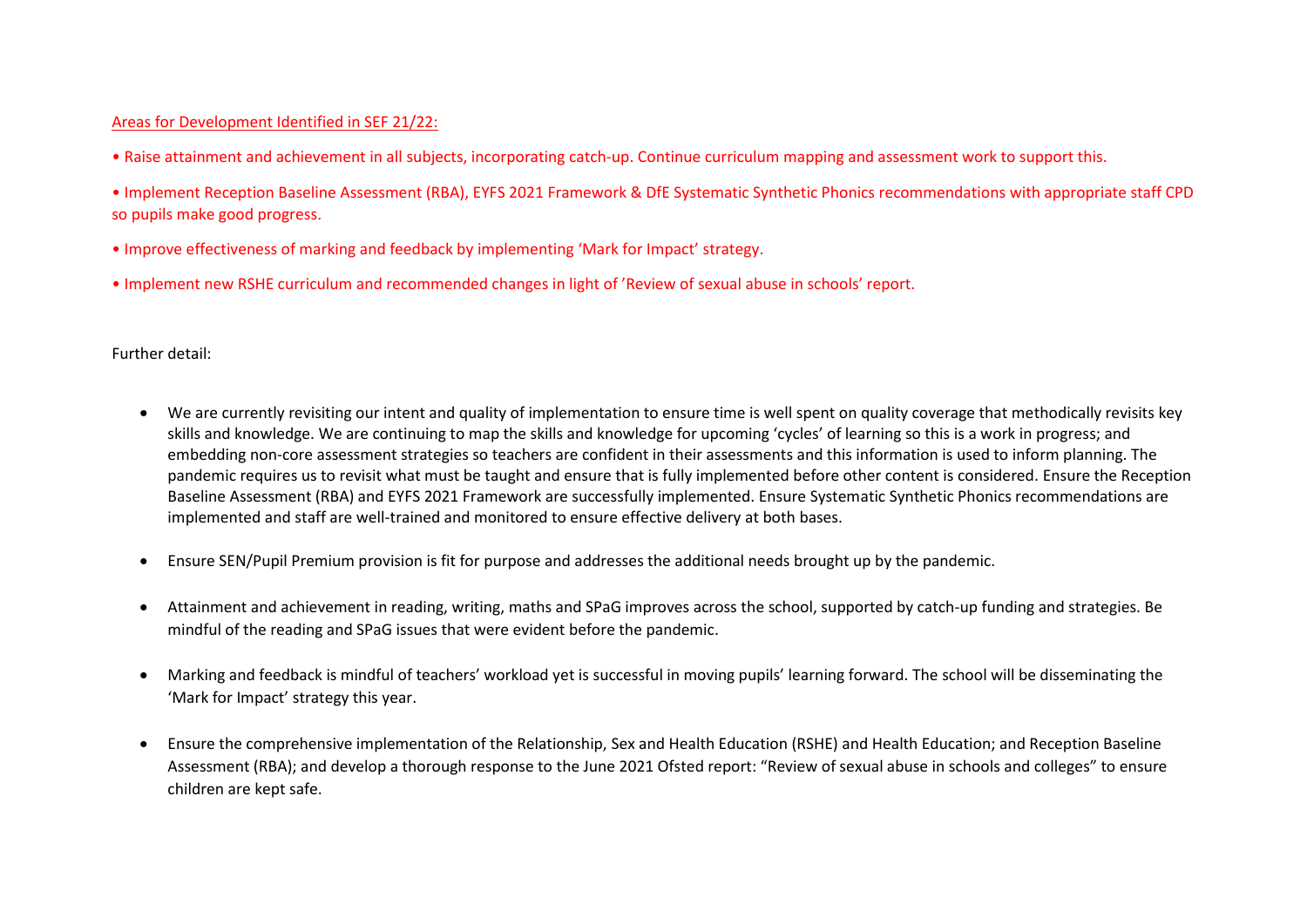| Aspect                                                     | Leader                                                                                  |
|------------------------------------------------------------|-----------------------------------------------------------------------------------------|
| Maths                                                      | Carys Ottner                                                                            |
| English                                                    | Louise Connelly                                                                         |
| Curriculum (including Recovery)                            | Georgie Croker                                                                          |
| Vulnerable Learners (including use of<br>Catch-Up Funding) | Simon Futcher (PP & Catch-Up)<br>Sophie Norris (PP Support)<br>Andrea Liddiard (SENDCo) |
| Relationships, Sex & Health Education<br>(RSHE)            | Clare Davis                                                                             |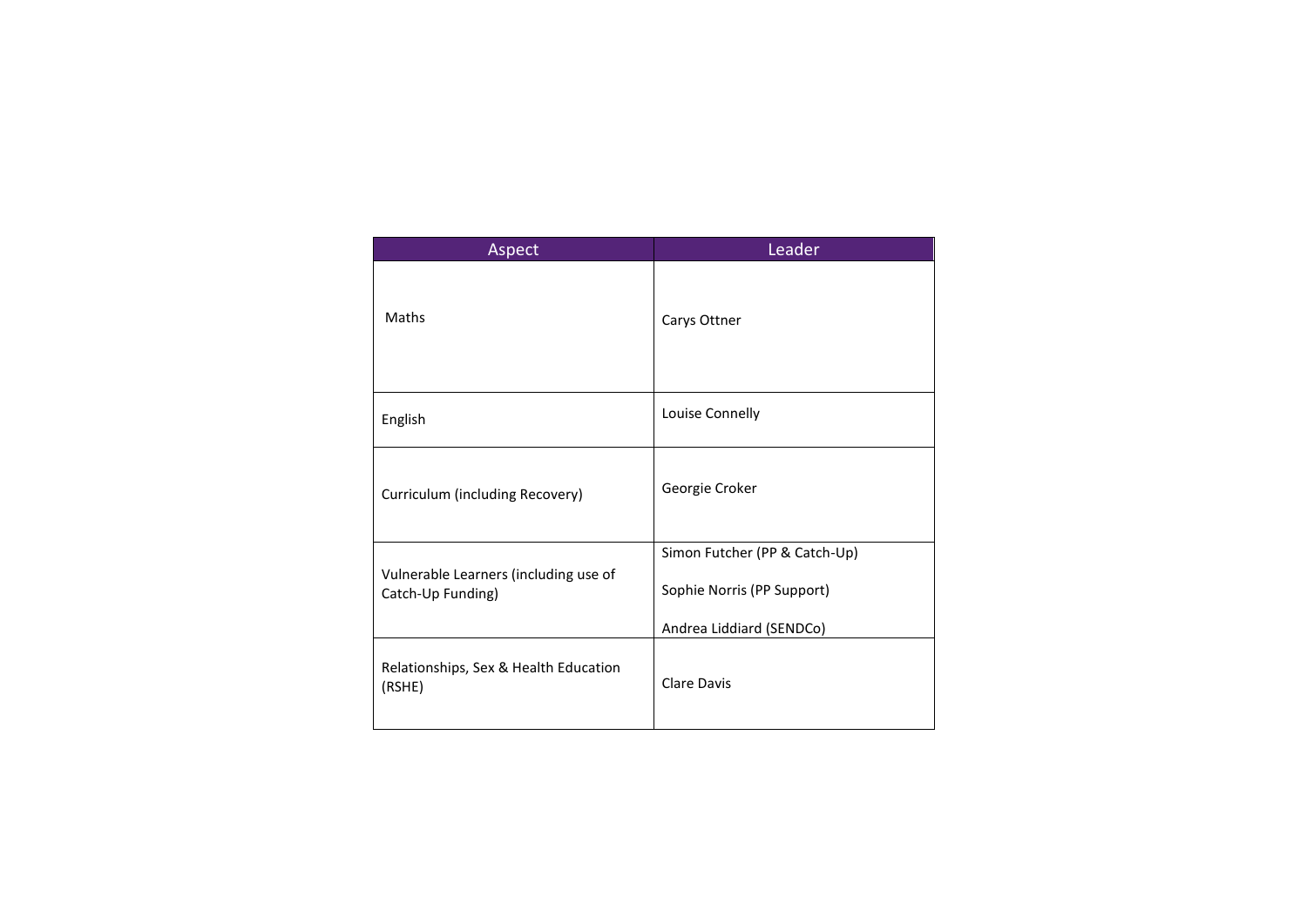## **Maths**

| Problem                                                                                                                                                                                                                                                                                                                                                                                                                                                                                                                                                                                                           | Intervention<br>Description                                                                                                                                                                                                                                                                                                                                                                            | Implementation<br><b>Activities</b>                                                                                                                                                                                                                                                                                                                                                                                                                                                                                                                                                                                                                                                      | Implementation<br><b>Outcomes</b>                                                                                                                                                                                                                                                                                                                                                                                                                                                                                                        | <b>Pupil Outcomes</b>                                                                                                                                                                                                                                                                                                                   |
|-------------------------------------------------------------------------------------------------------------------------------------------------------------------------------------------------------------------------------------------------------------------------------------------------------------------------------------------------------------------------------------------------------------------------------------------------------------------------------------------------------------------------------------------------------------------------------------------------------------------|--------------------------------------------------------------------------------------------------------------------------------------------------------------------------------------------------------------------------------------------------------------------------------------------------------------------------------------------------------------------------------------------------------|------------------------------------------------------------------------------------------------------------------------------------------------------------------------------------------------------------------------------------------------------------------------------------------------------------------------------------------------------------------------------------------------------------------------------------------------------------------------------------------------------------------------------------------------------------------------------------------------------------------------------------------------------------------------------------------|------------------------------------------------------------------------------------------------------------------------------------------------------------------------------------------------------------------------------------------------------------------------------------------------------------------------------------------------------------------------------------------------------------------------------------------------------------------------------------------------------------------------------------------|-----------------------------------------------------------------------------------------------------------------------------------------------------------------------------------------------------------------------------------------------------------------------------------------------------------------------------------------|
| Gaps in mathematical<br>understanding due to COVID-<br>19-related absences, both<br>during lockdown and<br>increased absence rates<br>since September.<br>Children lack confidence in<br>their maths ability due to<br>extended absence from<br>school.<br>Teachers are unable to teach<br>at the level or pace usually<br>expected for the year group.<br>Children lack fluency with<br>basic number skills.<br>Teaching for mastery is<br>difficult in mixed age classes.<br>Teachers in new year groups<br>are less familiar with the<br>maths curriculum.<br>Maths books lack<br>consistency in presentation. | Ensure that children are<br>$\bullet$<br>using their passports to build<br>on their fluency and to<br>monitor their own progress<br>in maths. Promote use of<br>mathletics.<br>SL to keep up to date with<br>$\bullet$<br>national and local guidance<br>relating to mixed age classes.<br>$\bullet$<br>Establish a clear set of<br>expectations for work in<br>maths books.<br>$\bullet$<br>$\bullet$ | Clear transition notes are<br>made, so that teachers are<br>aware of which material<br>their class has not covered.<br>These are to be kept<br>updated throughout the<br>year as this issue is likely to<br>affect more than one<br>academic year.<br>Detailed records are made of<br>children's progress at the<br>end of every unit.<br>Teachers to implement<br>fluency sessions in addition<br>to maths lessons.<br>Work in staff meeting on S<br>planning to enable teachers<br>to become familiar with<br>progression of skills.<br>Staff meeting used to share<br>different classroom<br>organisation strategies.<br>Time given to parallel<br>teachers to discuss<br>strategies. | • All teachers have a good<br>awareness of where the gaps<br>in learning and teaching are.<br>Fluency and confidence in<br>$\bullet$<br>mathematics increases.<br>Greater time can be spent<br>$\bullet$<br>on reasoning in maths<br>lessons.<br>Teachers have a clear<br>$\bullet$<br>strategy for managing mixed<br>age curricula and different<br>abilities within their<br>classrooms.<br>Teachers are more confident<br>$\bullet$<br>with year group<br>expectations.<br>Greater consistency of work<br>$\bullet$<br>across classes | Pupils will have positive<br>attitudes towards<br>mathematics.<br>Children are taught at an<br>$\bullet$<br>appropriate level, with gaps<br>secured before moving on.<br>Children are better able to<br>$\bullet$<br>access different areas of the<br>maths curriculum.<br>Children make good<br>$\bullet$<br>progress across the year. |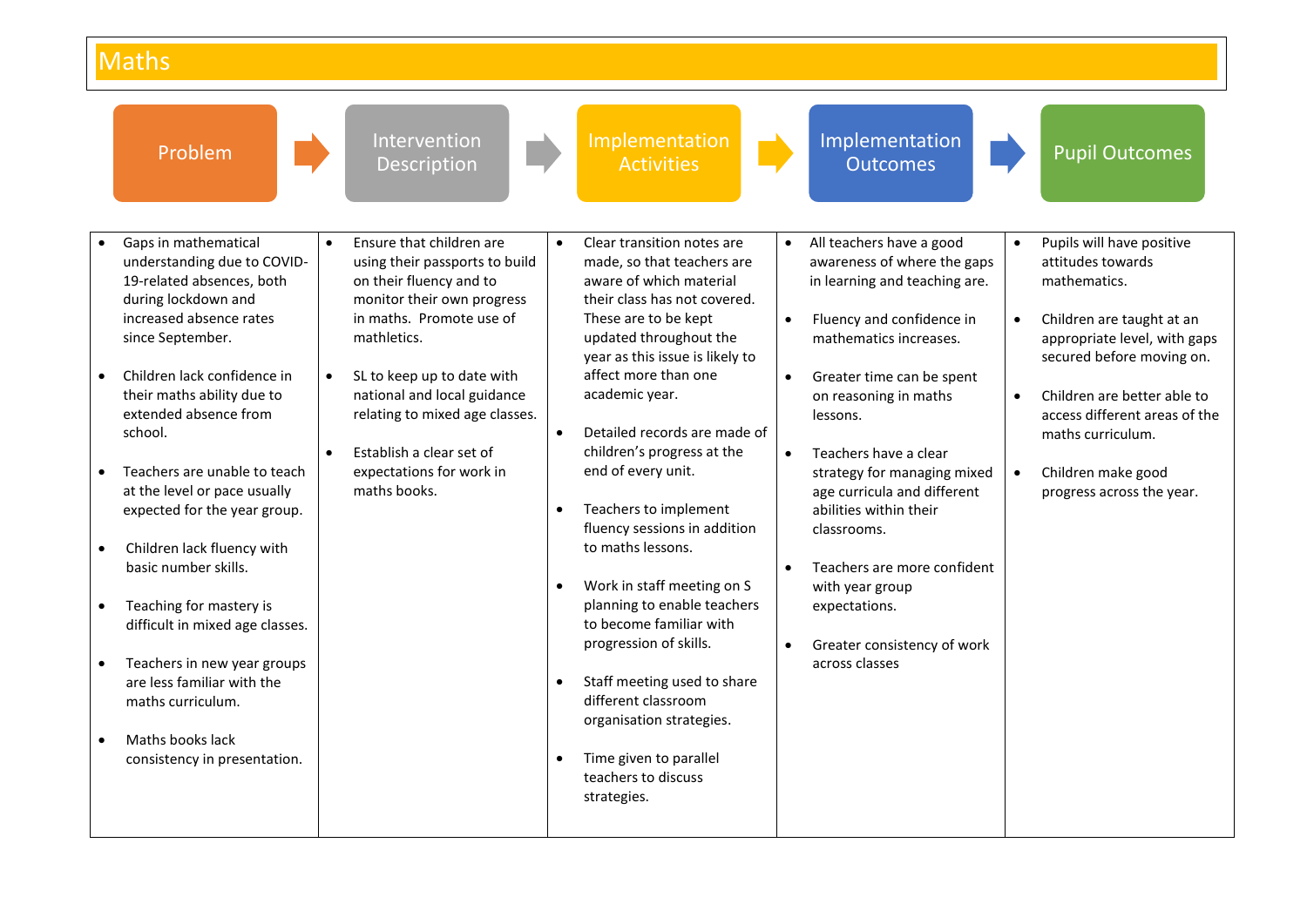## **Maths**



| <b>Milestones &amp; Monitoring</b>                           |                                                                                        |                                                                                                        |  |  |  |  |  |  |  |
|--------------------------------------------------------------|----------------------------------------------------------------------------------------|--------------------------------------------------------------------------------------------------------|--|--|--|--|--|--|--|
|                                                              | All monitoring of the below to be completed by subject leader unless otherwise stated. |                                                                                                        |  |  |  |  |  |  |  |
|                                                              |                                                                                        |                                                                                                        |  |  |  |  |  |  |  |
| Term 2                                                       |                                                                                        |                                                                                                        |  |  |  |  |  |  |  |
|                                                              |                                                                                        | All staff have a clear medium term plan for the year based on transition notes from previous years.    |  |  |  |  |  |  |  |
| A clear plan for implementing Numbersense maths is in place. |                                                                                        |                                                                                                        |  |  |  |  |  |  |  |
|                                                              |                                                                                        | Identification of any children falling behind as a result of covid, and support measures put in place. |  |  |  |  |  |  |  |
|                                                              |                                                                                        |                                                                                                        |  |  |  |  |  |  |  |
| Term 4                                                       |                                                                                        |                                                                                                        |  |  |  |  |  |  |  |
| There is consistency of work in books across the classes     |                                                                                        |                                                                                                        |  |  |  |  |  |  |  |
| Numbersense maths is in use in all relevant classes          |                                                                                        |                                                                                                        |  |  |  |  |  |  |  |
|                                                              | Maths lesson observations indicate good subject knowledge                              |                                                                                                        |  |  |  |  |  |  |  |
|                                                              |                                                                                        |                                                                                                        |  |  |  |  |  |  |  |
| Term 6                                                       |                                                                                        |                                                                                                        |  |  |  |  |  |  |  |
|                                                              | All medium term plans are updated on shared drive                                      |                                                                                                        |  |  |  |  |  |  |  |
| 80% of Y4 score 18 or more in MTC                            |                                                                                        |                                                                                                        |  |  |  |  |  |  |  |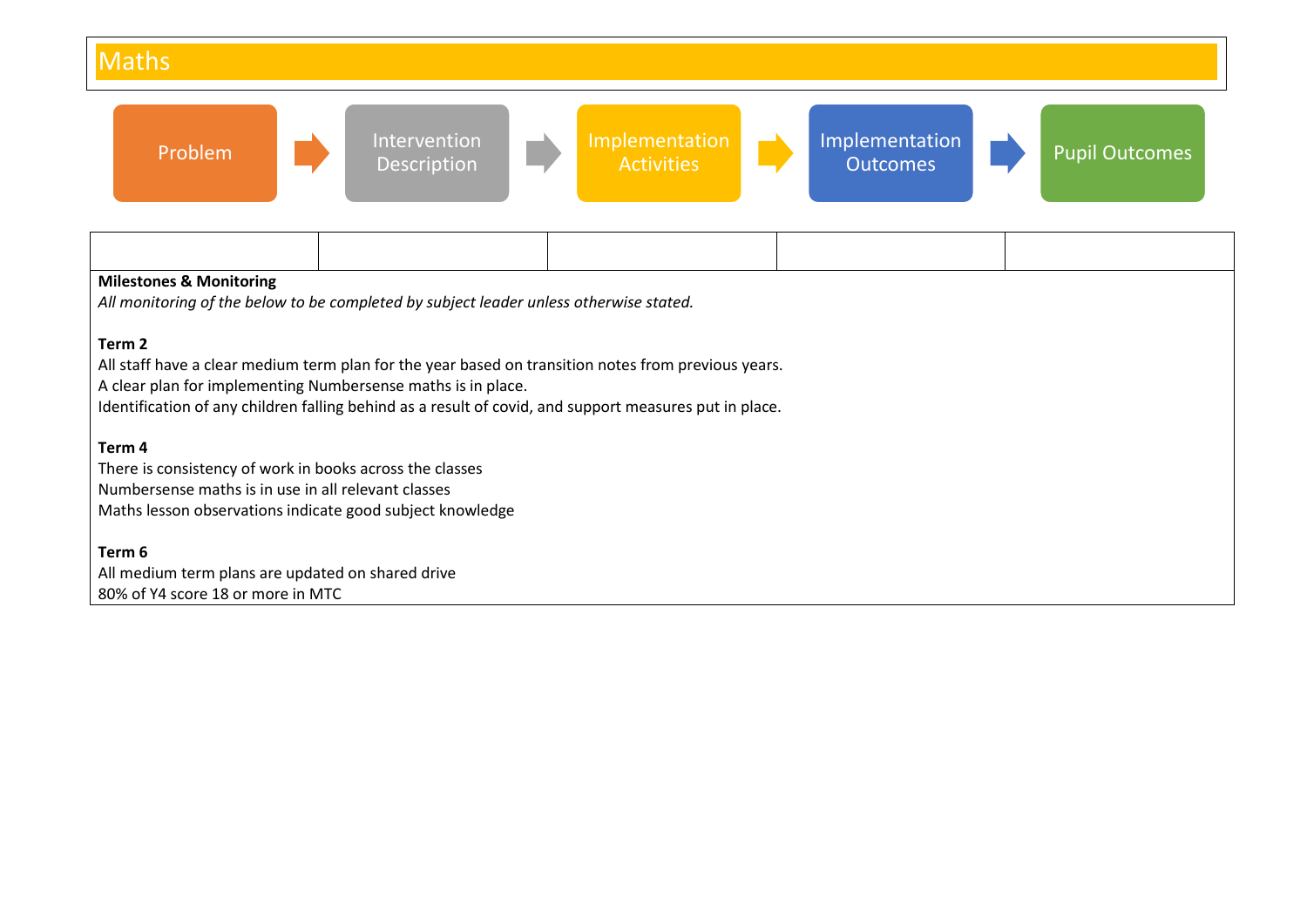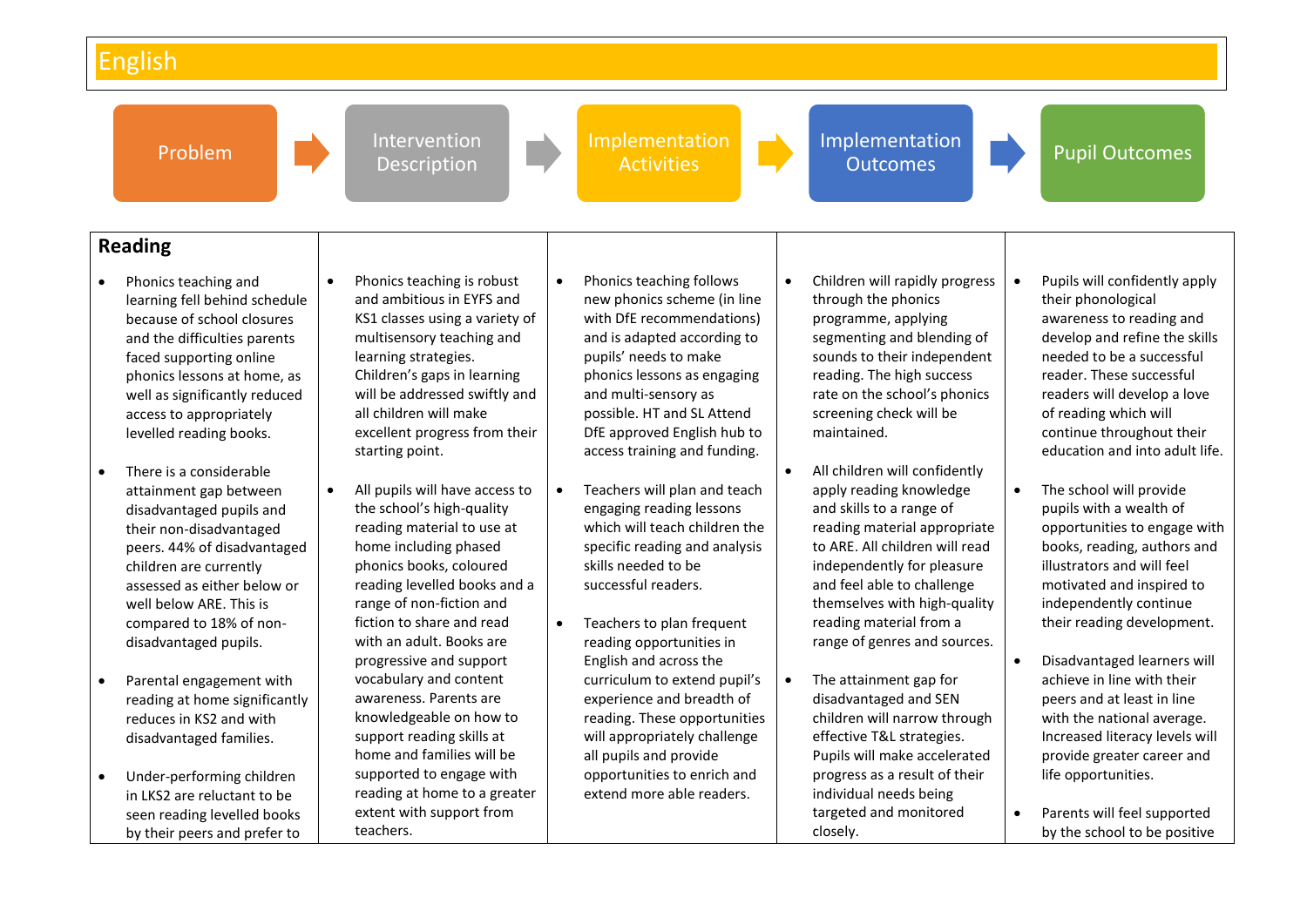| Problem                                                                                                                                                                                                                                                                                                                                                                                                                                                  | Intervention<br>Description                                                                                                                                                                                                                                                                                                                                                                                                                                                                                                                     | Implementation<br><b>Activities</b>                                                                                                                                                                                                                                                                                                                                                                                 | Implementation<br><b>Outcomes</b>                                                                                                                                                               | <b>Pupil Outcomes</b>                                                                                                                               |
|----------------------------------------------------------------------------------------------------------------------------------------------------------------------------------------------------------------------------------------------------------------------------------------------------------------------------------------------------------------------------------------------------------------------------------------------------------|-------------------------------------------------------------------------------------------------------------------------------------------------------------------------------------------------------------------------------------------------------------------------------------------------------------------------------------------------------------------------------------------------------------------------------------------------------------------------------------------------------------------------------------------------|---------------------------------------------------------------------------------------------------------------------------------------------------------------------------------------------------------------------------------------------------------------------------------------------------------------------------------------------------------------------------------------------------------------------|-------------------------------------------------------------------------------------------------------------------------------------------------------------------------------------------------|-----------------------------------------------------------------------------------------------------------------------------------------------------|
| bring in books from home<br>less appropriate their<br>reading ability. Some<br>parents are unwilling to<br>support teachers' decisions<br>about the most appropriate<br>books to support their<br>children's independent<br>reading.<br>There is a significant<br>attainment gap between<br>SEN pupils and non-SEN<br>pupils. 70% of SEN pupils are<br>working well below<br>expectations in reading. This<br>is compared to 4% of non-<br>SEN children. | Interventions will be carried<br>$\bullet$<br>out with high fidelity and led<br>by qualified members of<br>staff. Timely assessment and<br>readjustment will mean that<br>disadvantaged learners will<br>make accelerated progress.<br>The school will continue to<br>develop and enhance the<br>strong reading culture<br>through a rich reading<br>curriculum and<br>environment. Opportunities<br>to collaborate further with<br>parents will encourage<br>greater engagement with<br>reading at home and make<br>the benefit of this clear. | The school's reading<br>material will be frequently<br>updated to ensure a wealth<br>of engaging and challenging<br>reading material appropriate<br>for all children. Free reader<br>books will be levelled<br>correctly and low-attaining<br>readers will be closely<br>monitored with high-<br>interest, low level books that<br>boost confidence and<br>enjoyment of reading, as<br>well as accelerate progress. |                                                                                                                                                                                                 | reading role models for their<br>children.                                                                                                          |
| <b>SPaG</b> (including writing)                                                                                                                                                                                                                                                                                                                                                                                                                          |                                                                                                                                                                                                                                                                                                                                                                                                                                                                                                                                                 |                                                                                                                                                                                                                                                                                                                                                                                                                     |                                                                                                                                                                                                 |                                                                                                                                                     |
| Many pupils have made less<br>than expected progress<br>across the year because of<br>Covid-related school<br>closures and extensive<br>missed learning. The high-                                                                                                                                                                                                                                                                                       | Writing lessons need to be<br>$\bullet$<br>planned and taught ensuring<br>a clear progression of skills<br>from children's individual<br>starting points, taking into<br>account missed learning,                                                                                                                                                                                                                                                                                                                                               |                                                                                                                                                                                                                                                                                                                                                                                                                     | Pupils will make accelerated<br>$\bullet$<br>progress as a result of high-<br>quality, well planned and<br>taught writing lessons.<br>Identified gaps in learning<br>will be addressed swiftly, | All pupils will have the<br>skills needed to be<br>confident, successful<br>writers, able to express<br>and communicate<br>successfully through the |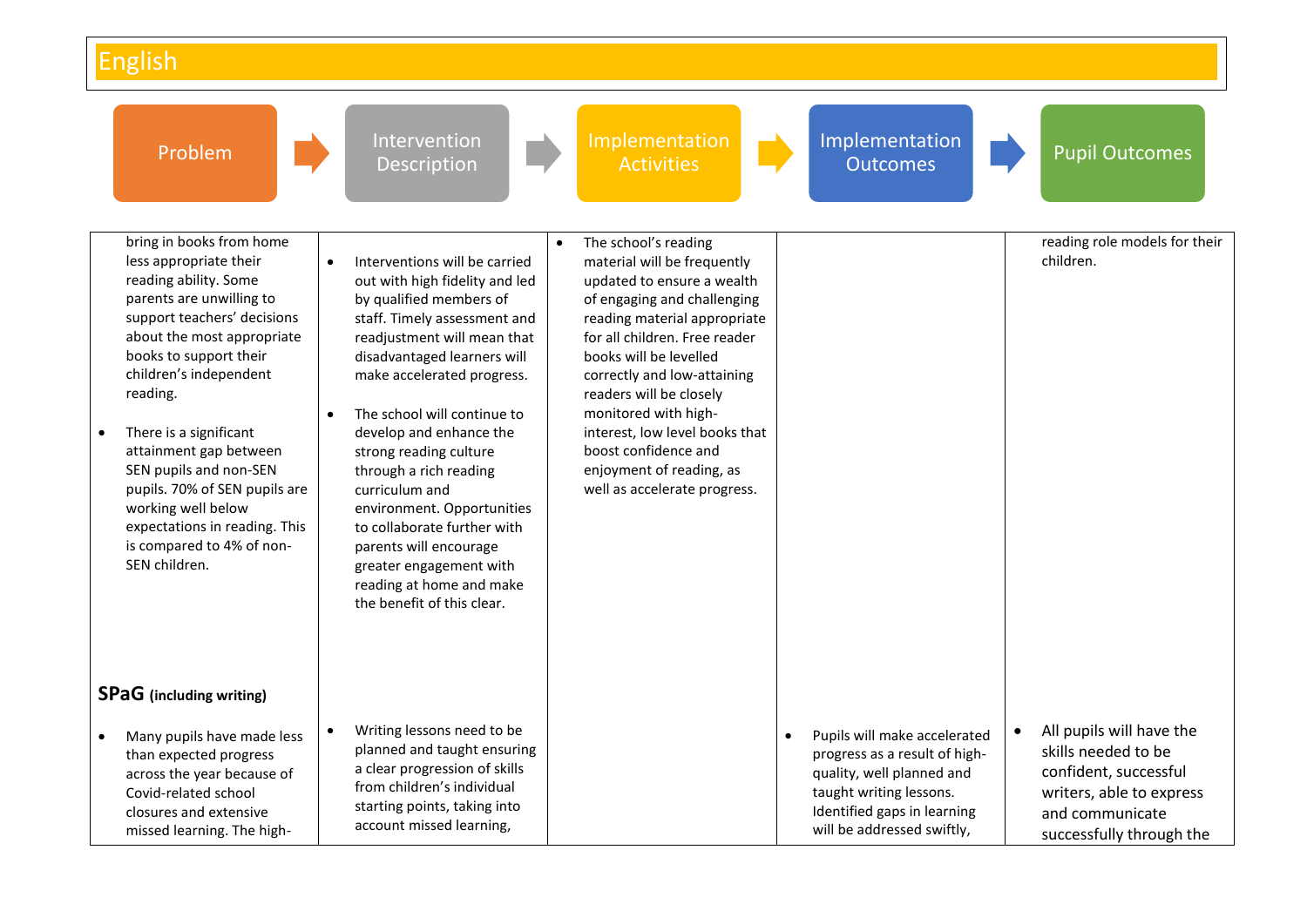|           | Problem                                                                                                                                                                                                                                                                                                                                                             | Intervention<br>Description                                                                                                                                                                                                                                                                   |           | Implementation<br><b>Activities</b>                                                                                                                                                                                                                                                                                                   |           | Implementation<br><b>Outcomes</b>                                                                                                                                                                                                                                                                              |           | <b>Pupil Outcomes</b>                                                                                                                                                                                                                                                |
|-----------|---------------------------------------------------------------------------------------------------------------------------------------------------------------------------------------------------------------------------------------------------------------------------------------------------------------------------------------------------------------------|-----------------------------------------------------------------------------------------------------------------------------------------------------------------------------------------------------------------------------------------------------------------------------------------------|-----------|---------------------------------------------------------------------------------------------------------------------------------------------------------------------------------------------------------------------------------------------------------------------------------------------------------------------------------------|-----------|----------------------------------------------------------------------------------------------------------------------------------------------------------------------------------------------------------------------------------------------------------------------------------------------------------------|-----------|----------------------------------------------------------------------------------------------------------------------------------------------------------------------------------------------------------------------------------------------------------------------|
|           | level of additional support<br>and QFT strategies that<br>would have been in place if<br>the school was open could<br>not be carried out, leading to<br>lower-attaining children not<br>being able to make the<br>necessary accelerated<br>progress. Younger children<br>are put off from writing due<br>to fears of making a mistake<br>and lack independence as a | with an ambitious plan to<br>enable pupils to make<br>accelerated progress.<br>Younger children need to<br>$\bullet$<br>feel confident to write<br>independently, 'have a go'<br>and be unafraid of making<br>mistakes through a 'brave<br>writers' culture.<br>Interventions will be carried |           | 'Inspiration for Writing' will<br>continue to be used in<br>classes to support the good<br>work already done in<br>enhancing writing provision<br>in the school over the last<br>few years. Teachers will<br>identify how to address gaps<br>in pupils' learning and how<br>to best accelerate progress.<br>KS1 children will develop | $\bullet$ | enabling pupils to build on<br>their skills and knowledge to<br>enable them to at least meet<br>ARE.<br>Pupil conferences and<br>teachers' observations will<br>show that KS1 children will<br>feel empowered to write<br>independently, applying<br>their skills and positive<br>learning behaviour. Children | $\bullet$ | written word at an age<br>appropriate level.<br>SEN or socio-economic<br>issues will not be a barrier<br>in enabling any child to<br>not meet the expected<br>standard in writing. All<br>children will see<br>themselves as a writer<br>and be empowered to         |
| $\bullet$ | result of too much parental<br>support during school<br>closure.<br>The attainment gap between<br>PP and non-PP children<br>continues to widen due to<br>impact of school closure and<br>difficulties families faced<br>during Covid-19 pandemic.                                                                                                                   | out with high fidelity and led<br>by qualified members of<br>staff. Timely assessment and<br>readjustment will mean that<br>disadvantaged and SEN<br>learners will make<br>accelerated progress and the<br>attainment gap will narrow.<br>Staff will confidently teach<br>$\bullet$           |           | skills in independent writing<br>through 'brave writers'<br>attitude, promoted by<br>teachers and TAs. Children<br>will understand how their<br>positive learning behaviour<br>will develop their skills and<br>high-quality adult and peer<br>feedback will celebrate<br>successes and highlight                                     | $\bullet$ | will make rapid progress in<br>line with ARE.<br>QFT strategies and effective<br>spending of catch up funding<br>will narrow the attainment<br>gap between disadvantaged<br>and SEN pupils and their<br>non-disadvantaged peers.                                                                               |           | communicate as<br>effectively as possible.<br>Children will confidently<br>apply spelling patterns<br>and rules in their<br>independent writing and<br>will build a strong,<br>competent spoken and                                                                  |
| $\bullet$ | The current spelling<br>provision for Y2-6 is not<br>wholly effective at teaching<br>children the skills needed to<br>be confident, accurate<br>spellers.<br>Writing provision for home<br>learning was not wholly                                                                                                                                                  | spelling using new 'Spelling<br>Book' strategy which will<br>teach children in Y2-6 the<br>skills and knowledge needed<br>to be confident, accurate<br>spellers.<br>Home learning provision for<br>writing will need to be<br>adapted in the event of a                                       | $\bullet$ | areas to develop.<br>Catch up funding and pupil<br>premium funding will be<br>spent effectively to promote<br>better outcomes for<br>identified children. These<br>will be regularly monitored<br>and assessed to ensure<br>progress is optimised.                                                                                    | $\bullet$ | Implementation of new<br>spelling strategy will rapidly<br>accelerate progress of<br>spelling across the school<br>leading to improved results<br>from previous years and at<br>least in line with national<br>average. Staff will report on<br>the impact on results as well<br>as its manageability in terms |           | written vocabulary.<br>The school will provide more<br>able pupils with a wealth of<br>opportunities to engage with<br>writing in a variety of<br>different ways, and will feel<br>motivated and inspired to<br>independently continue<br>their writing development. |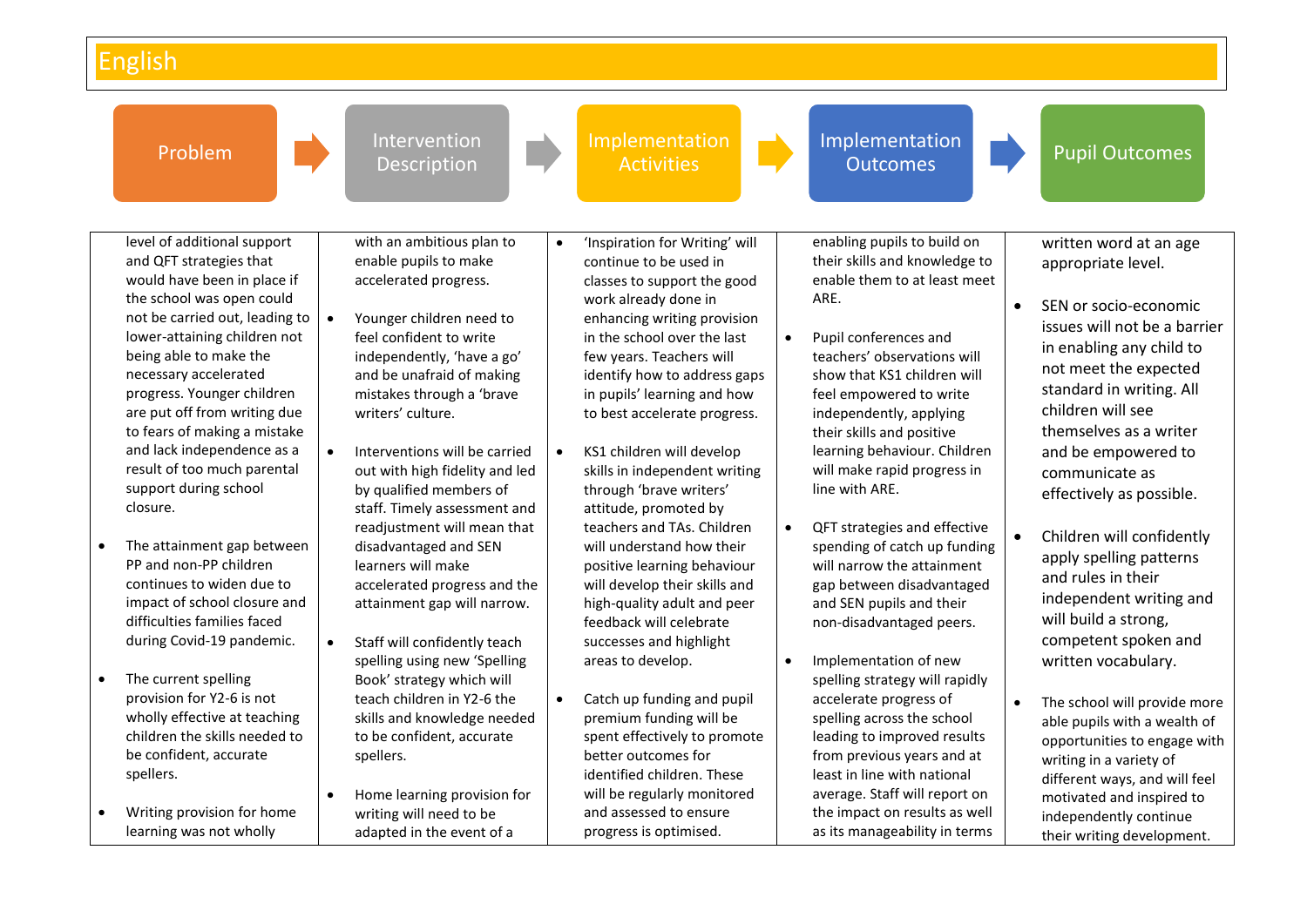| Problem                                                                                                                                                                                                                                                                                                                                                                        | Intervention<br>Description                                                                                                                                                                                                                                                                                                                                                                                          | Implementation<br><b>Activities</b>                                                                                                                                                                                                                                                                                                                                                                                                                                                                                                                                                                                                          | Implementation<br><b>Outcomes</b>                                                                                                                                                                                                                    | <b>Pupil Outcomes</b> |
|--------------------------------------------------------------------------------------------------------------------------------------------------------------------------------------------------------------------------------------------------------------------------------------------------------------------------------------------------------------------------------|----------------------------------------------------------------------------------------------------------------------------------------------------------------------------------------------------------------------------------------------------------------------------------------------------------------------------------------------------------------------------------------------------------------------|----------------------------------------------------------------------------------------------------------------------------------------------------------------------------------------------------------------------------------------------------------------------------------------------------------------------------------------------------------------------------------------------------------------------------------------------------------------------------------------------------------------------------------------------------------------------------------------------------------------------------------------------|------------------------------------------------------------------------------------------------------------------------------------------------------------------------------------------------------------------------------------------------------|-----------------------|
| effective in enabling pupils<br>to make good progress due<br>to the difficulties of<br>replicating the high-quality<br>teaching that takes place at<br>school at home.<br>Some more able writers have not<br>met the criteria for greater depth<br>due to missed learning due to<br>the pandemic and fewer<br>opportunities in school to<br>showcase skills and writing level. | possible third long-term<br>school closure. Changes will<br>address weaknesses in<br>previous provision and<br>enable children to make<br>better progress at home.<br>Underperforming more able<br>writers will be identified and a<br>one-page profile will be drawn<br>up to address individual needs.<br>This will be regularly monitored<br>to ensure all more able children<br>make at least expected progress. | Staff will undertake 'The<br>$\bullet$<br>Spelling Book' training to<br>enhance the teaching and<br>learning of spelling in Y2-6.<br>Daily spelling lessons will<br>take place similar to current<br>phonics provision.<br>Bespoke plans for more able<br>children will address current gaps<br>and weaknesses and ensure<br>children are sufficiently<br>challenged and extended in<br>writing lessons and enrichment<br>opportunities. Frequent<br>assessment will show<br>underperforming more able<br>children will be making<br>accelerated progress and will<br>confidently meet the greater<br>depth criteria for each year<br>group. | of staff workload and<br>timetabling.<br>100% of identified more able<br>children will meet the greater<br>depth criteria for their year<br>group leading to improved<br>greater depth figures from<br>previous years and above<br>national average. |                       |

#### **Milestones & Monitoring**

*All monitoring of the below to be completed by subject leader unless otherwise stated.*

#### **Term 1**

All teachers will adapt medium term plans accordingly to address gaps in learning from previous year(s). Weekly planning will detail how gaps will be addressed.

All children identified as being below ARE (SEN, disadvantaged, MA, or otherwise) to be planned for in whole class teaching, small group work or 1:1 support as appropriate, making good use of catch up and pupil premium funding.

All SEN and MA children's one-page profile to outline targets for reading and writing and be shared with SENDCo/MG respectively and parents.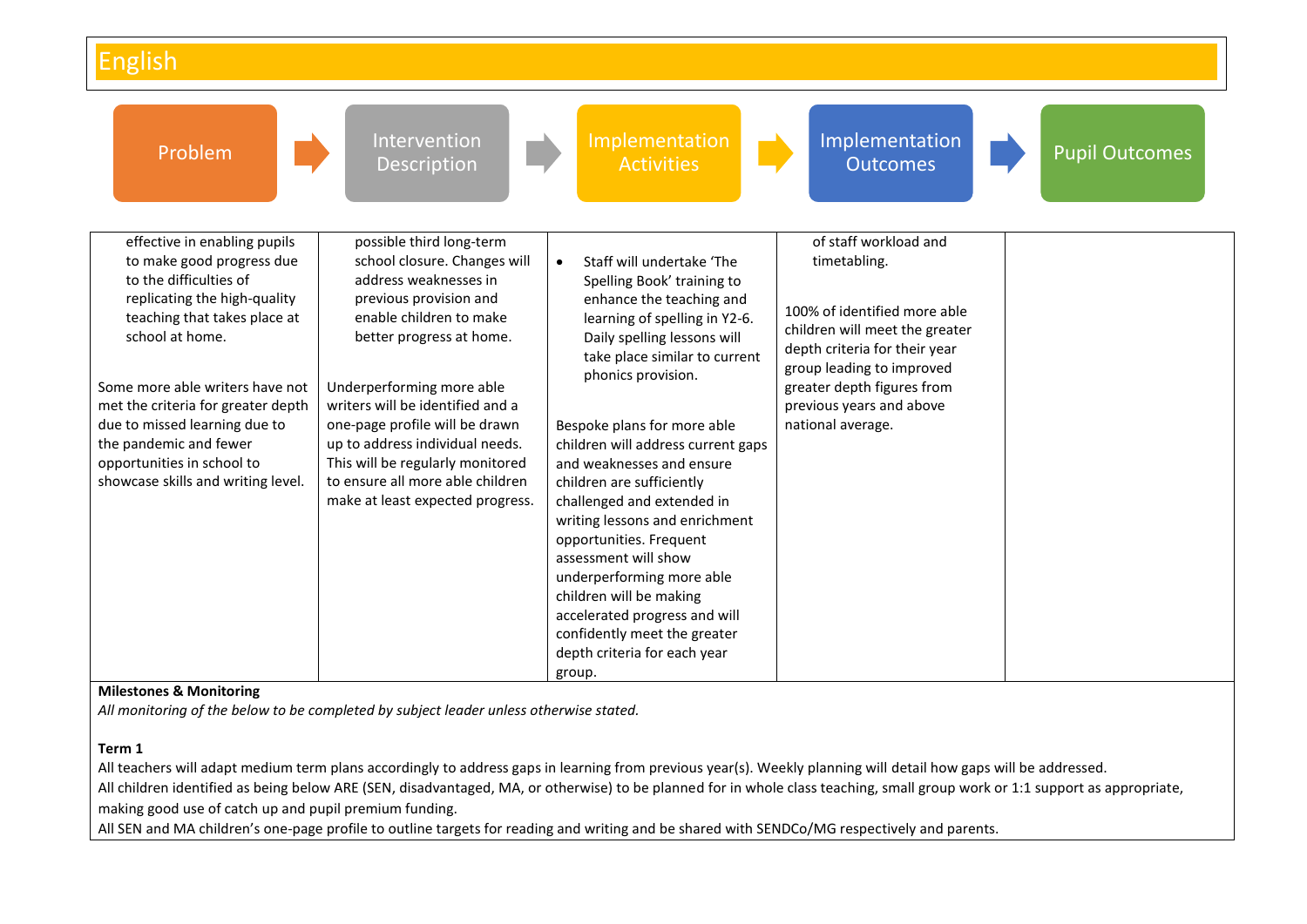

SEN children will have made at least 1 point progress from baseline. 100% of 1PPs will be updated with new targets set.

Staff continue to report on greater engagement with reading at home.

#### **Term 6**

100% of children will make at least expected progress across the year (3 points). Identified pupils (SEN, disadvantaged, other) will have made more than 3 points progress from baseline to ensure progress is accelerating. All more able children will be on track to meet greater depth criteria. This will be approximately 30% of each year group. Identified SEN children will have made at least 3 points progress from the start of the year to narrow attainment gap. All parents supported to engage with reading at home contributing to successful reading and phonics results.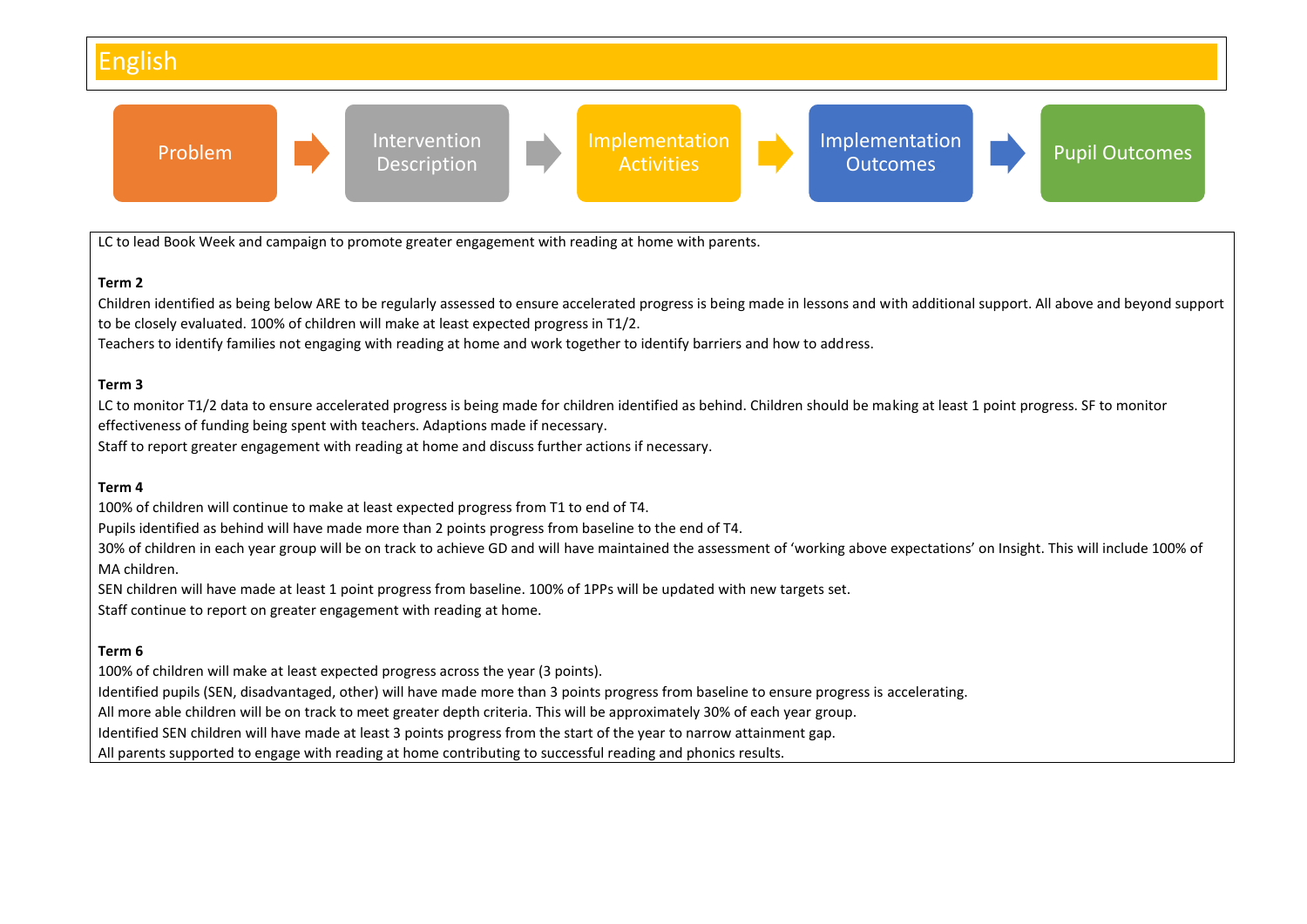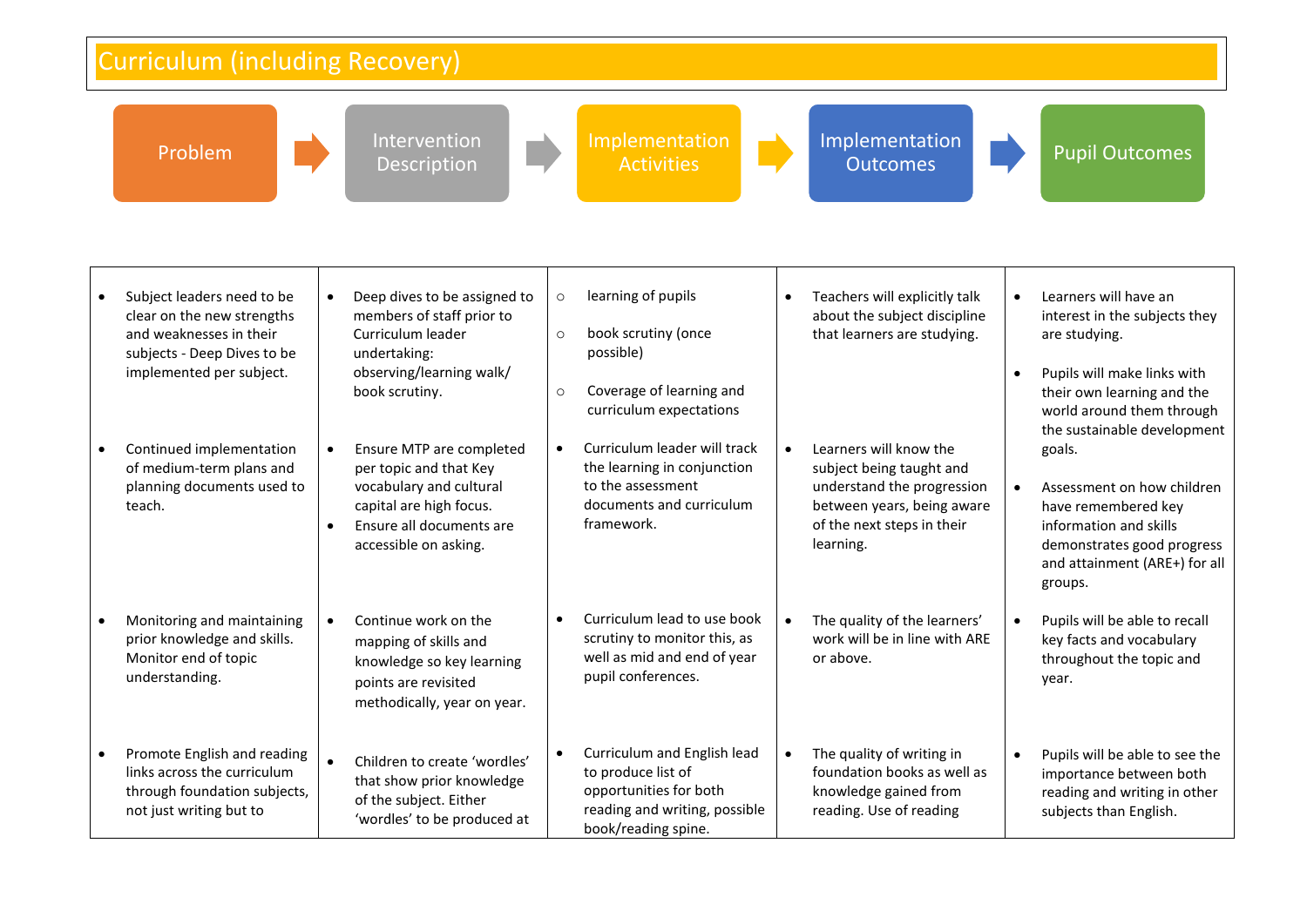| Curriculum (including Recovery)                                                                                                                                                                                                                                                                                                                                                                 |                                                                                                                                                                                                                     |                                     |                                             |                       |  |  |
|-------------------------------------------------------------------------------------------------------------------------------------------------------------------------------------------------------------------------------------------------------------------------------------------------------------------------------------------------------------------------------------------------|---------------------------------------------------------------------------------------------------------------------------------------------------------------------------------------------------------------------|-------------------------------------|---------------------------------------------|-----------------------|--|--|
| Problem                                                                                                                                                                                                                                                                                                                                                                                         | Intervention<br>Description                                                                                                                                                                                         | Implementation<br><b>Activities</b> | Implementation<br><b>Outcomes</b>           | <b>Pupil Outcomes</b> |  |  |
| include opportunities for<br>reading                                                                                                                                                                                                                                                                                                                                                            | the end of topic or a quiz to<br>be generated.<br>Curriculum leader to work<br>$\bullet$<br>alongside English lead on<br>how we can increase the<br>writing and reading<br>opportunities in foundation<br>subjects. |                                     | comprehensions/ quizzes to<br>gain outcomes |                       |  |  |
| <b>Milestones &amp; Monitoring</b><br>All monitoring of the below to be completed by subject leader unless otherwise stated.<br>Term 1<br>History deep dive<br>Prior knowledge assessments<br>Have liaised with English lead regarding writing and reading in curriculum<br>Term 2<br>Geography deep dive<br>Assessment folder updates and monitoring<br>End of unit knowledge gather<br>Term 3 |                                                                                                                                                                                                                     |                                     |                                             |                       |  |  |
| Art deep dive<br>Prior knowledge assessments<br>Pupil conference regarding knowledge<br>Term 4<br>Computing deep dive<br>Assessment folder updates and monitoring<br>End of unit knowledge gather                                                                                                                                                                                               |                                                                                                                                                                                                                     |                                     |                                             |                       |  |  |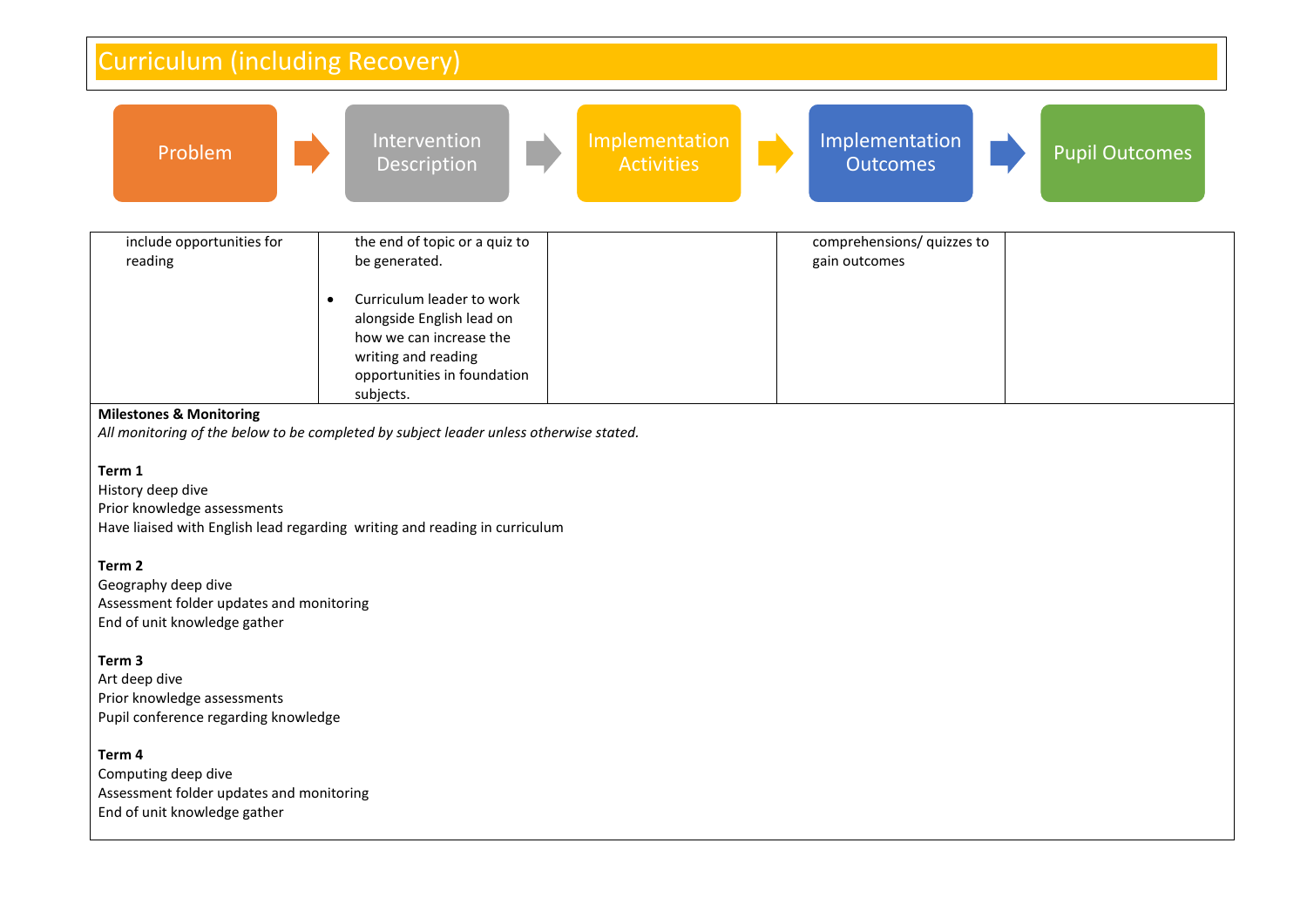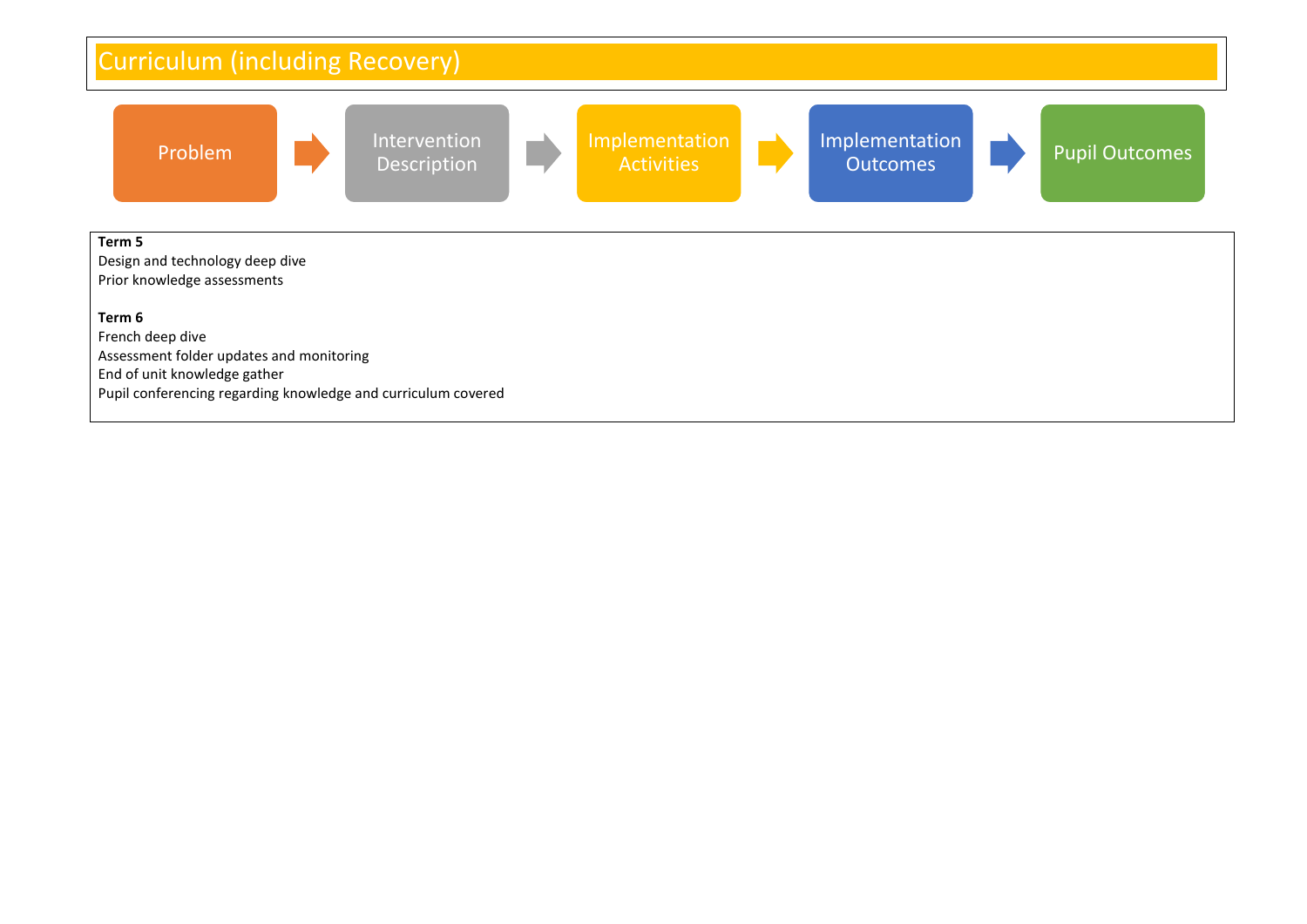|           | Vulnerable Learners (including use of Catch-Up Funding)                                                                                                                                                                                                                                                                                                                                                                                                                                                                                                                                               |                                                                                                                                                                                                                                                                                                                                                                                                                                                                                                                                                                                                                                                                                                                                                                                                                                                                                                                                                                                                                                                                                                                                                                                                                                                                                                                                                                                                                                                                                                                                                                                                                                                                                                                                                                                                                                                                                                                                                                                                                                                                                                                                                                             |                                                                                                                                                                                                                                                                                                                                                                                                                                                                                                                                 |  |  |  |
|-----------|-------------------------------------------------------------------------------------------------------------------------------------------------------------------------------------------------------------------------------------------------------------------------------------------------------------------------------------------------------------------------------------------------------------------------------------------------------------------------------------------------------------------------------------------------------------------------------------------------------|-----------------------------------------------------------------------------------------------------------------------------------------------------------------------------------------------------------------------------------------------------------------------------------------------------------------------------------------------------------------------------------------------------------------------------------------------------------------------------------------------------------------------------------------------------------------------------------------------------------------------------------------------------------------------------------------------------------------------------------------------------------------------------------------------------------------------------------------------------------------------------------------------------------------------------------------------------------------------------------------------------------------------------------------------------------------------------------------------------------------------------------------------------------------------------------------------------------------------------------------------------------------------------------------------------------------------------------------------------------------------------------------------------------------------------------------------------------------------------------------------------------------------------------------------------------------------------------------------------------------------------------------------------------------------------------------------------------------------------------------------------------------------------------------------------------------------------------------------------------------------------------------------------------------------------------------------------------------------------------------------------------------------------------------------------------------------------------------------------------------------------------------------------------------------------|---------------------------------------------------------------------------------------------------------------------------------------------------------------------------------------------------------------------------------------------------------------------------------------------------------------------------------------------------------------------------------------------------------------------------------------------------------------------------------------------------------------------------------|--|--|--|
|           | Problem                                                                                                                                                                                                                                                                                                                                                                                                                                                                                                                                                                                               | Implementation<br>Implementation<br>Intervention<br><b>Activities</b><br><b>Outcomes</b><br>Description                                                                                                                                                                                                                                                                                                                                                                                                                                                                                                                                                                                                                                                                                                                                                                                                                                                                                                                                                                                                                                                                                                                                                                                                                                                                                                                                                                                                                                                                                                                                                                                                                                                                                                                                                                                                                                                                                                                                                                                                                                                                     | <b>Pupil Outcomes</b>                                                                                                                                                                                                                                                                                                                                                                                                                                                                                                           |  |  |  |
| $\bullet$ | Pupils who may now be<br>described as vulnerable is<br>likely to have increased<br>since COVID-19 school<br>closures. These children<br>need to be accurately<br>identified alongside those<br>with SEND and Pupil<br>Premium.<br>Many learners with<br>vulnerabilities have<br>missed substantial<br>amounts of learning due<br>to lockdown school<br>closures. They are likely<br>to have made less<br>progress than their peers<br>and have fallen behind in<br>their learning. This has<br>been confirmed by<br>2020/21 assessment<br>data.<br>Interventions are carried<br>out with fidelity and | Identification process will<br>Timescales provided to staff to<br>Vulnerable Learners identified<br>$\bullet$<br>$\bullet$<br>$\bullet$<br>$\bullet$<br>improve by revising criteria<br>identify Vulnerable Learners at<br>promptly and the most<br>key points across the year to<br>suitable support put in place -<br>as necessary.<br>correspond to Pupil Progress<br>progress on each intervention<br>Meetings as a minimum. This<br>shows impact.<br>$\bullet$<br>Interventions will be high<br>$\bullet$<br>will be a fluid list.<br>fidelity and rely mostly on<br>those with a track record of<br>$\bullet$<br>Teachers as well as TAs will<br>success. Timely assessment<br>PP leader and SENDCo to<br>work with vulnerable learners.<br>$\bullet$<br>research effective interventions<br>and readjustment will mean<br>$\bullet$<br>that Vulnerable Learners will<br>that have a proven track record<br>$\bullet$<br>Scaffolding appropriate to<br>and ensure they closely match<br>make accelerated progress.<br>needs.<br>pupil need. PP and Catch-Up<br>Funding to be used for this<br>Attendance will be tracked<br>PP/SENDCo/Teachers<br>$\bullet$<br>$\bullet$<br>regularly and challenged.<br>purpose.<br>(classteachers and<br>$\bullet$<br>intervention teachers) have<br>Interventions are monitored,<br>HT (who is also PP leader)<br>$\bullet$<br>regular discussions about the<br>$\bullet$<br>and SENDCo to have termly<br>entry and exit data will be used.<br>effectiveness of any support.<br>meetings to discuss<br>This will then be shared at<br>effectiveness of<br>SEND/PP learners' books are<br><b>Pupil Progress Meetings;</b><br>$\bullet$<br>marked first.<br>interventions and the<br>HT/SENDCo meetings, and<br>progress of SEN pupils.<br>Classroom Practice meetings.<br>Early Help is accessed to support<br>PP leader/support and<br>identified pupils and their<br>$\bullet$<br>Attendance of pupils causing<br>$\bullet$<br>SENDCo report regularly to<br>families.<br>concern improves so they do<br>governors through their<br>not miss school unnecessarily.<br>designated links.<br>School expands ELSA hours<br>$\bullet$ | Vulnerable Learners'<br>needs are correctly<br>identified.<br>Vulnerable Learners<br>progress will be in line<br>with all pupils nationally.<br>Vulnerable Learners will<br>attend at least in line<br>with national attendance<br>data expectations.<br>Classteachers and subject<br>leaders (including PP and<br>SENDCo) will have a good<br>understanding of the<br>needs of their learners<br>and these needs are met<br>effectively.<br>VL outcomes will be in<br>line with all pupils and<br>making expected<br>progress. |  |  |  |
|           | closely match the needs<br>of every child.<br>Assessment is regular and<br>affects further<br>implementation.                                                                                                                                                                                                                                                                                                                                                                                                                                                                                         | which will involve training a<br>$\bullet$<br>Pastoral care and support for<br>$\bullet$<br>$\bullet$<br>PP leader/support and<br>second member of staff. Catch-<br>mental health is evident<br>SENDCos participate in the<br>Up funding will be used for this<br>through classroom,<br>LA cluster/network meetings<br>alongside PP funding if required.<br>intervention and ELSA support<br>as well as other training that<br>as appropriate.<br>may be suitable.                                                                                                                                                                                                                                                                                                                                                                                                                                                                                                                                                                                                                                                                                                                                                                                                                                                                                                                                                                                                                                                                                                                                                                                                                                                                                                                                                                                                                                                                                                                                                                                                                                                                                                          | Life chances for<br>vulnerable learners<br>enhanced.<br><b>National Tutoring</b><br>programme will have                                                                                                                                                                                                                                                                                                                                                                                                                         |  |  |  |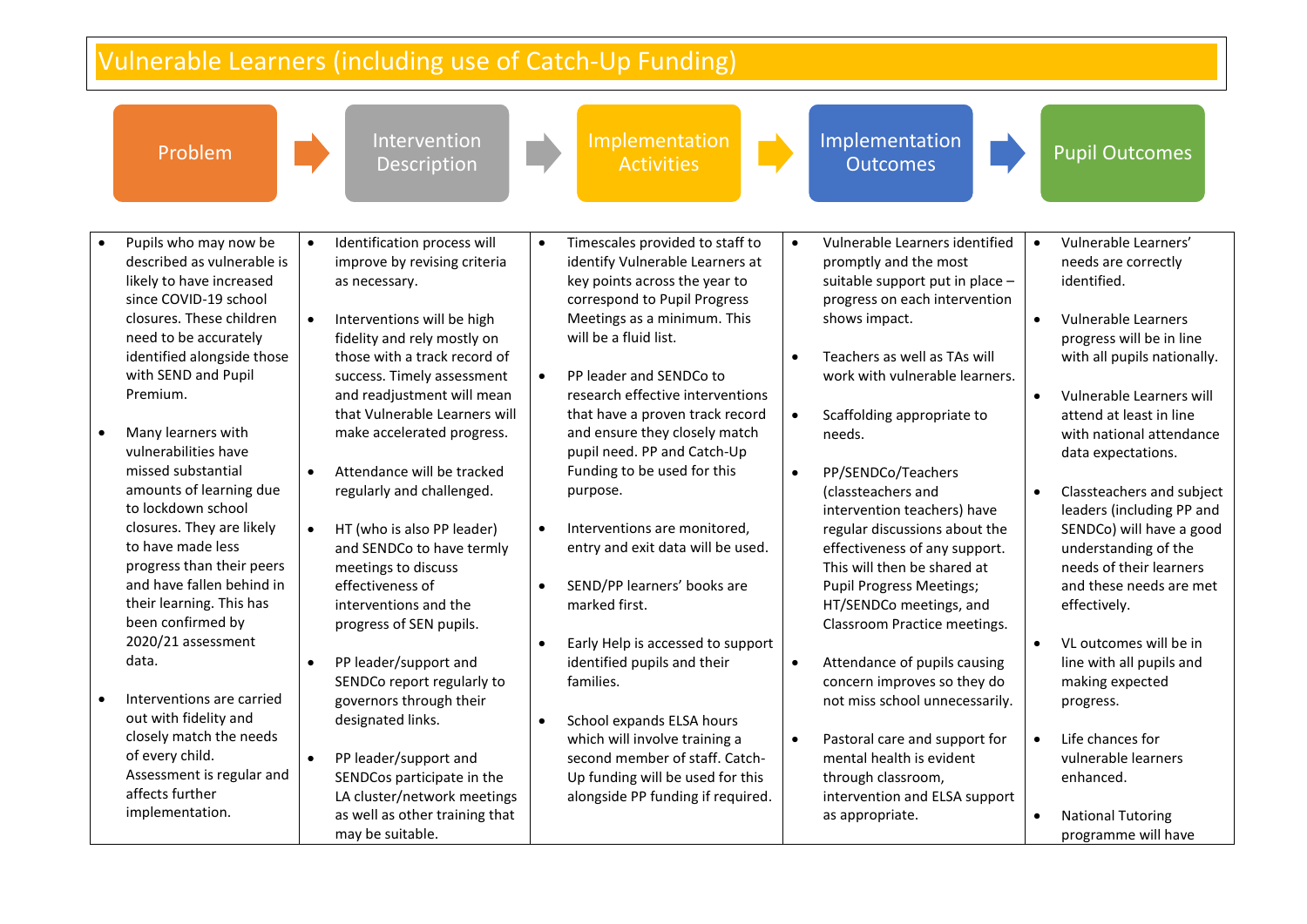| Intervention<br>Problem<br><b>Description</b>                                                                                           | Implementation<br><b>Activities</b>                                                                                                                                                                                                                                                                                                                                                                                                                                                                                                                                                                                                                                                                                                                                                                                                                         | Implementation<br><b>Pupil Outcomes</b><br><b>Outcomes</b>                                                                                                                                                                                                                                                                                                                                                                                                                                                                                                                                                                                                                                                                             |
|-----------------------------------------------------------------------------------------------------------------------------------------|-------------------------------------------------------------------------------------------------------------------------------------------------------------------------------------------------------------------------------------------------------------------------------------------------------------------------------------------------------------------------------------------------------------------------------------------------------------------------------------------------------------------------------------------------------------------------------------------------------------------------------------------------------------------------------------------------------------------------------------------------------------------------------------------------------------------------------------------------------------|----------------------------------------------------------------------------------------------------------------------------------------------------------------------------------------------------------------------------------------------------------------------------------------------------------------------------------------------------------------------------------------------------------------------------------------------------------------------------------------------------------------------------------------------------------------------------------------------------------------------------------------------------------------------------------------------------------------------------------------|
| Following termly data<br>$\bullet$<br>analysis, leaders will plan<br>interventions and allocate<br>TA/HLTA/Teacher time<br>accordingly. | Attendance meetings in place<br>$\bullet$<br>that identified parents will be<br>$\bullet$<br>required to attend. This will be<br>followed up by formal action<br>involving EWO if not successful.<br>Interventions are short and<br>$\bullet$<br>focussed - when completed,<br>new interventions put in place if<br>$\bullet$<br>required.<br>Ensure interventions are<br>$\bullet$<br>effective and involve cognitive<br>programmes.<br>Identify individual needs and<br>$\bullet$<br>decide programme - rather than<br>$\bullet$<br>'fitting' learners into a group.<br>Interventions are observed by<br>$\bullet$<br>HT/SENDCo/SLT.<br>$\bullet$<br>TAs access CPD.<br>$\bullet$<br>$\bullet$<br>Provide in school support for<br>$\bullet$<br>learners not supported at home.<br>Access the National tutoring<br>$\bullet$<br>programme as appropriate. | enabled Vulnerable<br>Leaders will have a good<br>Learners to catch up as<br>understanding of the needs of<br>indicated through<br>monitoring of work and<br>their Vulnerable Learners, the<br>effectiveness of interventions<br>data analysis.<br>and any corresponding<br>relevant data.<br>Humans resources are<br>optimised and allocated<br>according to need - TAs are<br>flexible and able to work in<br>several year groups and teach<br>a variety of programmes (this<br>may require additional CPD).<br>Interventions are effective<br>and have a positive impact on<br>pupil progress.<br>Staff are ambitious for the<br>Vulnerable Learners.<br>Vulnerable Learners are able<br>to access learning at home if<br>required. |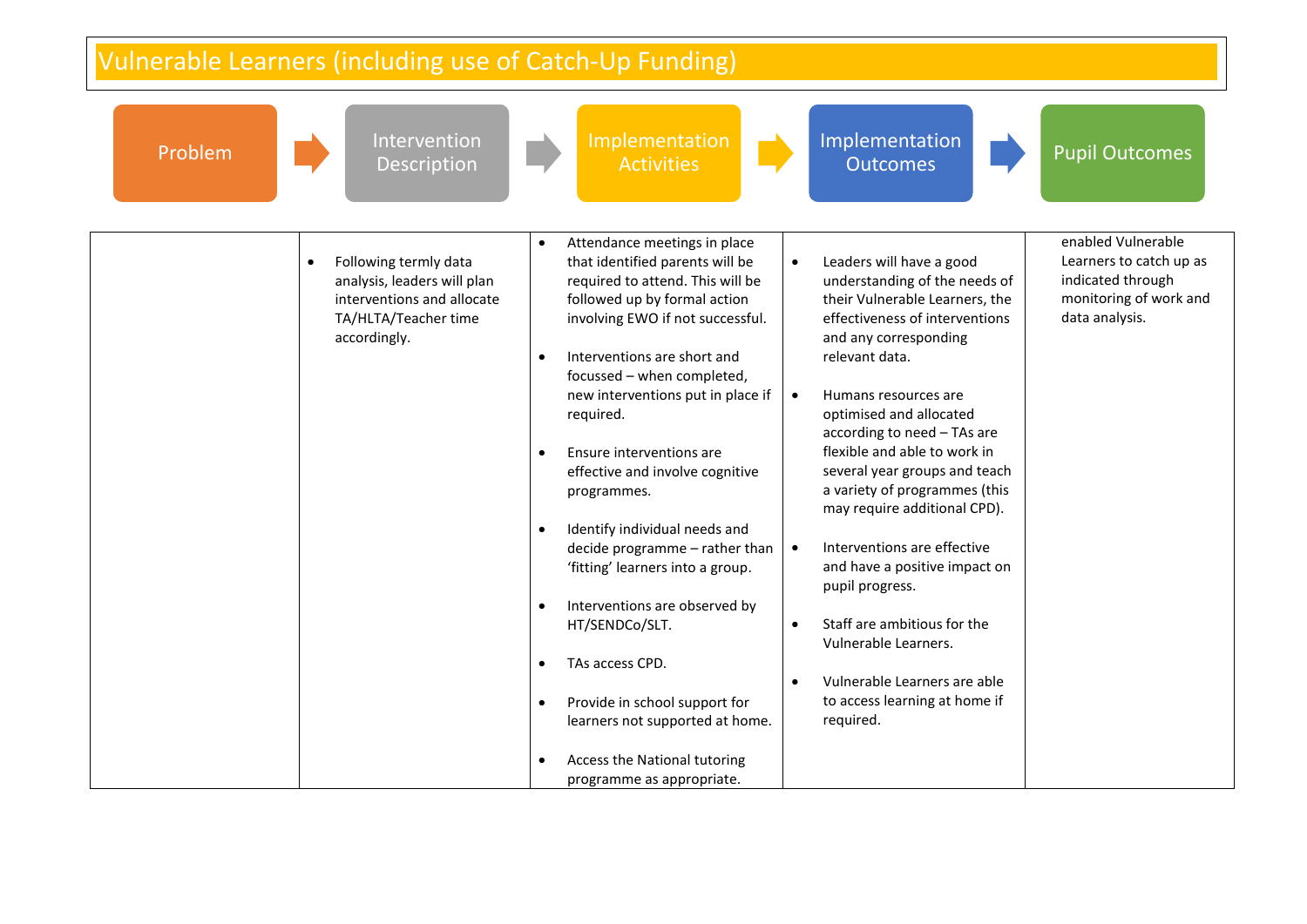

#### **Milestones & Monitoring**

*All monitoring of the below to be completed by subject leader unless otherwise stated.*

<Milestones and monitoring of this area is closely aligned to a number of key areas. Please refer to other areas of the SDP as well as subject leader action plans for a more indepth comprehensive review.

#### **Term 2**

Areas of need clearly identified using revised criteria. Assessment of autumn term interventions/other use of catch-up funding. Changes made to ensure value for money.

#### **Term 3**

Random pupil case studies of those identified as vulnerable. Actions to be identified, addressed then reviewed in term 6. Priority of vulnerable learners remains high across the school. School community regularly updated on how these pupils are supported.

#### **Term 4**

Strategies monitored for impact and adjusted if required.

Pupils/ parents/ staff indicate home life more conducive to learning overall.

Data analysis and other monitoring indicates accelerated progress is accelerating for vulnerable learners, and gaps are being filled.

PP/VL interventions are effective at addressing children's needs and evaluations /reports indicate this is supporting children's performance at school (e.g. data)

#### **Term 6**

100% pupils made expected progress outcomes or at least in line with all pupils nationally. Case study reviews indicate all interventions identified in term 3 have been carried out. Further actions identified for 22/23 cycle if appropriate.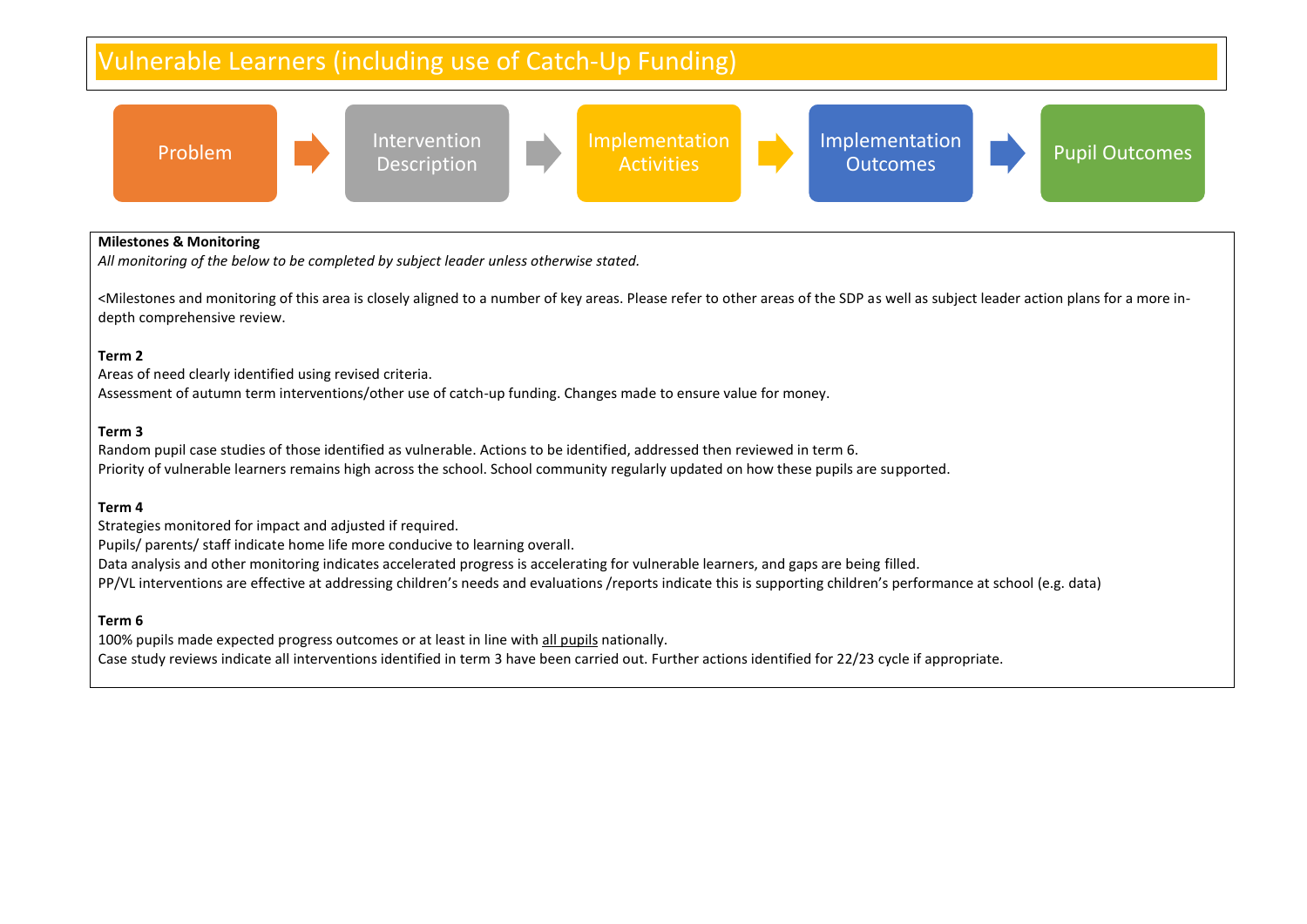| Relationships, Sex & Health Education (RSHE)                                                                                                                                                                                                                                                                                                                                                                                                              |                                                                                                                                                                                                                                                                                                                                                                                                                                                                                                                                                                                                                                                          |                                                                                                                                                                                                                                                                                                                                             |                                                                                                                                                                                                                                                                                                                                                                                                                                                                                                                                                                                                                                       |                                                                                                                                                                                                                                                                                                                                                                                                                                                                                                                                                                 |  |
|-----------------------------------------------------------------------------------------------------------------------------------------------------------------------------------------------------------------------------------------------------------------------------------------------------------------------------------------------------------------------------------------------------------------------------------------------------------|----------------------------------------------------------------------------------------------------------------------------------------------------------------------------------------------------------------------------------------------------------------------------------------------------------------------------------------------------------------------------------------------------------------------------------------------------------------------------------------------------------------------------------------------------------------------------------------------------------------------------------------------------------|---------------------------------------------------------------------------------------------------------------------------------------------------------------------------------------------------------------------------------------------------------------------------------------------------------------------------------------------|---------------------------------------------------------------------------------------------------------------------------------------------------------------------------------------------------------------------------------------------------------------------------------------------------------------------------------------------------------------------------------------------------------------------------------------------------------------------------------------------------------------------------------------------------------------------------------------------------------------------------------------|-----------------------------------------------------------------------------------------------------------------------------------------------------------------------------------------------------------------------------------------------------------------------------------------------------------------------------------------------------------------------------------------------------------------------------------------------------------------------------------------------------------------------------------------------------------------|--|
| Problem                                                                                                                                                                                                                                                                                                                                                                                                                                                   | Intervention<br><b>Description</b>                                                                                                                                                                                                                                                                                                                                                                                                                                                                                                                                                                                                                       | Implementation<br><b>Activities</b>                                                                                                                                                                                                                                                                                                         | Implementation<br><b>Outcomes</b>                                                                                                                                                                                                                                                                                                                                                                                                                                                                                                                                                                                                     | <b>Pupil Outcomes</b>                                                                                                                                                                                                                                                                                                                                                                                                                                                                                                                                           |  |
| Gaps in learning and RSHE<br>content are evident due to<br>COVID-19 school closures.<br>Mixed year group classes<br>could affect the continuity<br>and coverage of RSHE.<br>Teaching may be affected by<br>staff confidence and training<br>linked to RSHE.<br>Sexual abuse in school could<br>be logged alongside other<br>behaviours and not<br>addressed specifically.<br>Awareness of sexual abuse in<br>schools alongside support<br>and guidelines. | Teachers to assess and<br>$\bullet$<br>reflect on RSHE coverage<br>term 6 2021. Subject leader<br>to reflect and highlight<br>coverage for academic year<br>2021/22.<br>Subject leader to attend<br>$\bullet$<br>suitable training and training<br>to support all teaching staff.<br>Update Jigsaw resources and<br>$\bullet$<br>action a staff meeting linking<br>to RSHE and staff confidence.<br>Sexual abuse protocol to be<br>agreed with DSL and SLT.<br>Behaviour log to be updated<br>to address sexual abuse<br>specifically and for this to be<br>monitored.<br>Pupil conferences to reflect<br>on pupil voice and assess<br>teaching of RSHE. | Staff and subject leader to<br>$\bullet$<br>identify gaps in learning and<br>for this to be addressed.<br>Teacher support linked to<br>$\bullet$<br>resources and cover to teach<br>specific knowledge to<br>appropriate year groups<br>(UKS2 specifically).<br>Safeguarding policy to<br>$\bullet$<br>address sexual abuse and<br>support. | RSHE coverage is up to<br>$\bullet$<br>date and progression can<br>be made across the year<br>groups with age<br>appropriate content.<br>Teachers feel confident in<br>$\bullet$<br>teaching the subject and<br>are supported in splitting<br>age groups to teach<br>appropriate content.<br>Relationship Education is<br>$\bullet$<br>embedded throughout the<br>whole school - pupil<br>conferences to show this.<br>Children and staff are<br>$\bullet$<br>aware of how to receive<br>support with regards to<br>negative behaviours and<br>sexual abuse.<br>RSHE is valued by teaching<br>$\bullet$<br>staff, parents and pupils. | All children will have a<br>$\bullet$<br>good understanding of<br>RSHE content linked to<br>their age group.<br>Pupils will learn specific<br>$\bullet$<br>content to match their age<br>and maturity.<br>Pupils will have a good<br>$\bullet$<br>understanding of how to<br>respect others and<br>themselves.<br>Children are aware of who<br>$\bullet$<br>can support them and feel<br>able to ask for this support.<br>All staff are aware of<br>$\bullet$<br>safeguarding policy and<br>how to deal with<br>safeguarding issues,<br>including sexual abuse. |  |